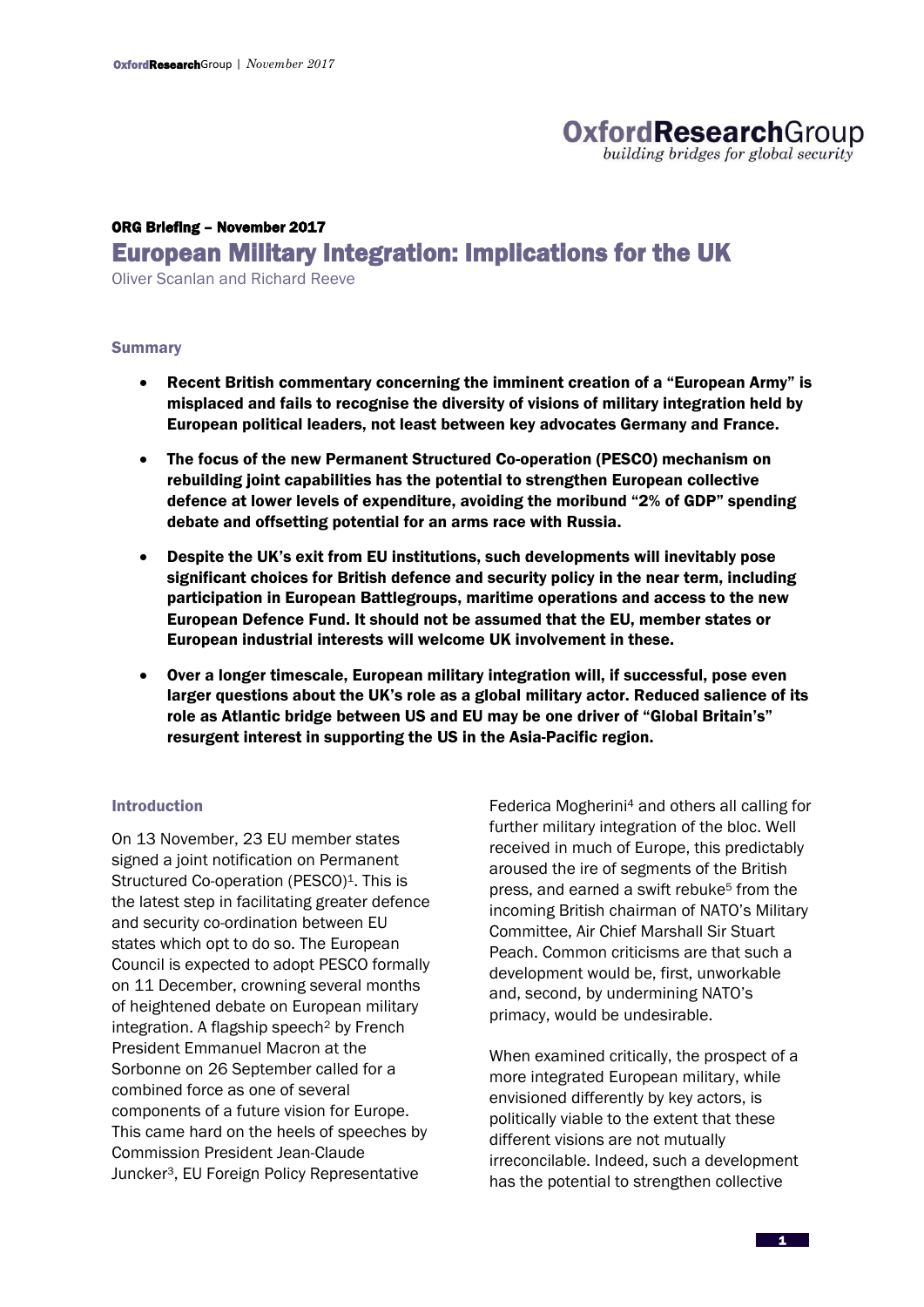defence on the continent and might thereby enhance the credibility of the North Atlantic Alliance, buffeted by President Trump's ambivalent commitment to European defence, Turkey's courtship of Russia and Iran, and the UK's acrimonious divorce negotiations with its key European partners.

This may offer opportunities for the UK to rethink its defence policy after Brexit, recognising that, while likely to remain one of the top two European security actors in the medium term, UK strategy will continue to be pulled in various directions. Given the momentum for European defence integration, the idea must be engaged with seriously as the British government considers how to balance post-Brexit security co-operation with Europe with its ambitions to assert itself as a global security actor.

## Competing visions of European defence

Despite the flurry of European strategy and vision statements since summer 2016, it is important to acknowledge that the main players – the European Commission, France, Germany and Italy – are not articulating a common vision for post-Brexit European defence. However, this is not to say that such visions are necessarily contradictory or irreconcilable, either within the EU or with the dominant role of NATO.

The depiction of a common European Army commanded by Brussels that characterises portrayals of European military integration in many British newspapers<sup>6</sup> is to some extent articulated by Commission President Juncker. A declared federalist, Juncker wants a European Defence Union by 2025 and often references need for a European Army in support of European common foreign policy7. This view has some support from the German government, the German Commissioner for EU Budget and Human Resources, and a few smaller states of the EU core like Belgium and Juncker's Luxembourg.

Federica Mogherini, Commission Vice-President and High Representative for Foreign Affairs and Security Policy, has responsibility for developing the EU's 2016 Global Strategy<sup>8</sup> and the Implementation Plan on Security and Defence9. This takes a long-term approach to incentivising closer integration of European military planning, procurement and deployment, as well as integrating diplomatic and defence functions. Her language is quite different to Juncker's and perhaps reflects the pragmatic approach of the Italian government, whose primary concern is to bolster low-intensity "stabilisation" missions in the Middle East and North Africa.

The German approach is low key but potentially far-reaching. Rather than vision statements, it focuses on practical shortterm integration of German units with those of neighbouring countries, including France, the Netherlands, Czech Republic, and Romania. This takes the NATO Framework Nations Concept that Berlin initiated in 2013-14 rather further towards the EU Army vision, reinforcing German armoured land forces. The core of NATO capabilities from the 1960s to 1990s, these declined hugely after the Cold War and as Germany restructured for involvement in NATO-led operations in Afghanistan. The concern in Berlin is again very much Russia's more assertive military posture on the EU and NATO's Baltic frontier.

The French approach under President Emmanuel Macron is articulated in more visionary terms but centres on building capabilities around a common 'strategic culture' (based on French doctrine and practice) that by 2020 will be more willing and able to support rapid response expeditionary missions. The concern in Paris is the sustainability of the heavy French commitment to counter-insurgency and peace enforcement operations in Africa, especially the Sahel-Sahara. It also reflects French worries that the country is overdependent on US support in key areas to project and sustain external "crisis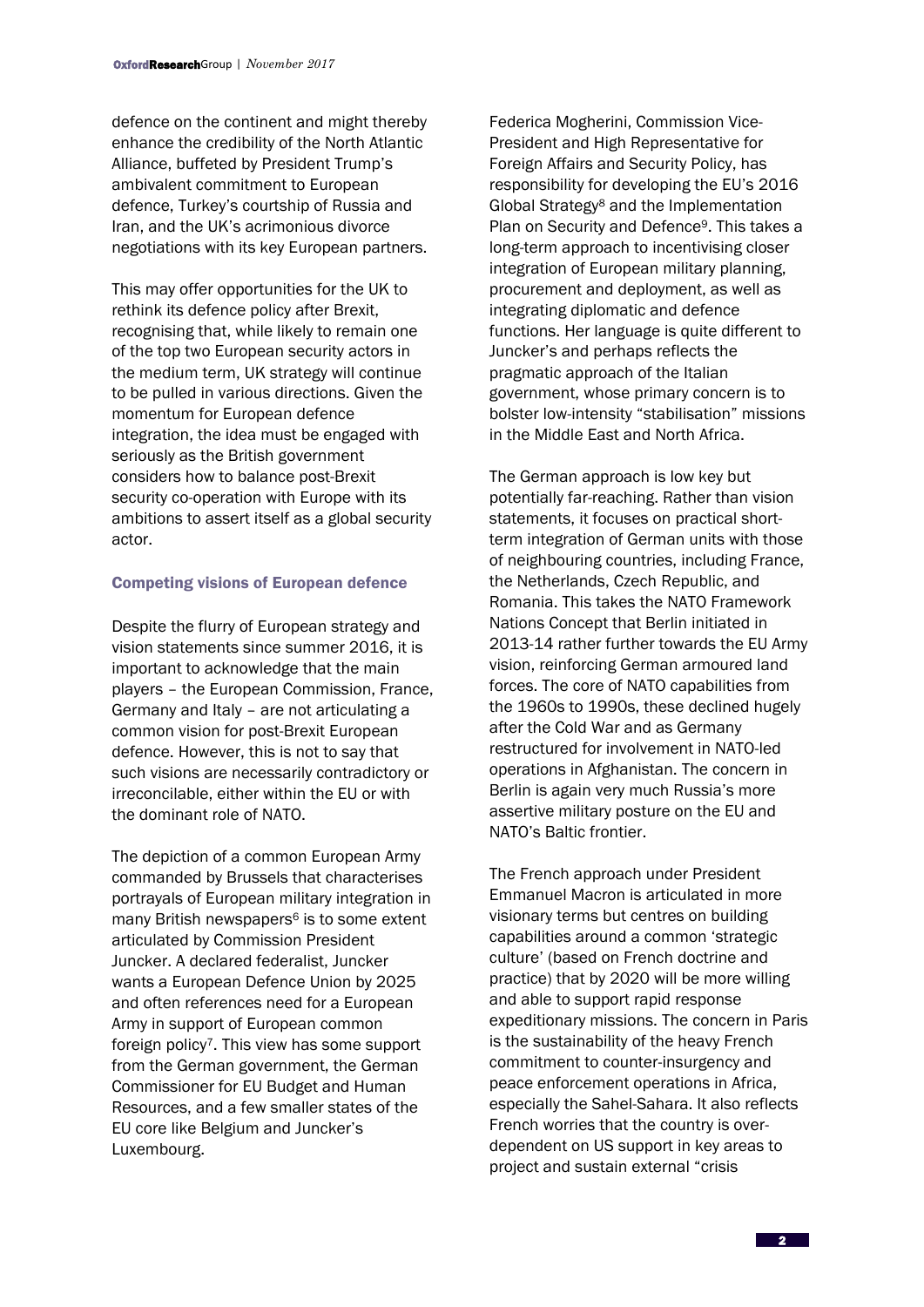management" operations, not least that such dependence may condition a quid pro quo support for US-led interventions in the Middle East and Asia.

Traditionally, such pressures for defence integration would be blocked by the UK government, reflecting its imperative to maintain the strongest possible US presence in Europe. In the Brexit context, London has ceased to veto proposals for European defence integration, assuming that it will not be bound by them. However, there remain a periphery of strongly pro-US EU member states distrustful of Franco-German or federalist initiatives that might undermine NATO's dominant role or national sovereignty. Poland is chief among these, with others including the Baltic States, Bulgaria and Denmark, which alone has opted out entirely from Common Foreign and Security Policy (CFSP) arrangements. Some believe Poland has only acquiesced to PESCO in order to obstruct it from within<sup>10</sup>.

Significantly, none of the competing visions for Europe's defence identity from within the EU suggest that NATO should be replaced as the primary military alliance in Europe. While there are differences of tone in terms of reliance on the United States for continental defence and mounting and sustaining external operations, these reflect a common concern<sup>11</sup> that US commitment to Europe's defence is no longer axiomatic and is waning as President Trump continues the Obamainitiated 'pivot to Asia'. Even with the current American commitment, many worry that NATO would not be able to initially counter Russian military aggression<sup>12</sup>, or defend the Baltic states13. Growing estrangement between the EU, not least Germany, and Turkey, which has by far the largest army in European NATO, is also of concern.

# The spending debate – neither cause nor cure

The Trump Administration has been outspoken in calling<sup>14</sup> for European states to increase military spending to meet the NATO

minimum commitment of 2% of GDP. However, military spending is hardly a weakness of the EU relative to its neighbours or the rest of the world. In 2016, the aggregate spending of the EU 27 on defence was \$198 billion, making the group easily the third largest military power in the world in dollar terms, after the United States and just behind China. Even excluding the UK's contribution (the largest in the current EU), the bloc still spent nearly triple the Russian defence budget of \$70 billion. Other than Saudi Arabia, which is critically dependent on European and US technology and support, no other neighbourhood country spends more than one-tenth of what the EU spends on defence.

Focusing on numbers does not capture the problem, which is capability. As two former US officials recently put it<sup>15</sup>, "measuring what the allies spend on defence as a share of their economies tells us nothing about the capabilities they are buying." Specifically, as highlighted<sup>16</sup> by Mogherini in her speech on 21 September, Europe (including the UK) spends roughly 50% of what the United States does on defence, but this results in only 15% of the capability. This is replicated by asymmetries between European states, with Germany, the third largest European defence spender, getting extraordinarily limited capability even for its restrained budget.

Moreover, for European states to standardise military spending at or above 2% of GDP would raise at least two distinct geopolitical problems. The first is that Germany, given its economic weight, would become easily the largest military player. Given its dominant role in the common financial institutions and the problematic history of German militarism, this is an outcome that neither Germany nor its neighbours aspires to. At most, by 2024 Germany is likely to spend 1.5%, which would give it spending equivalence to France and the UK, if they spend at 2.0%.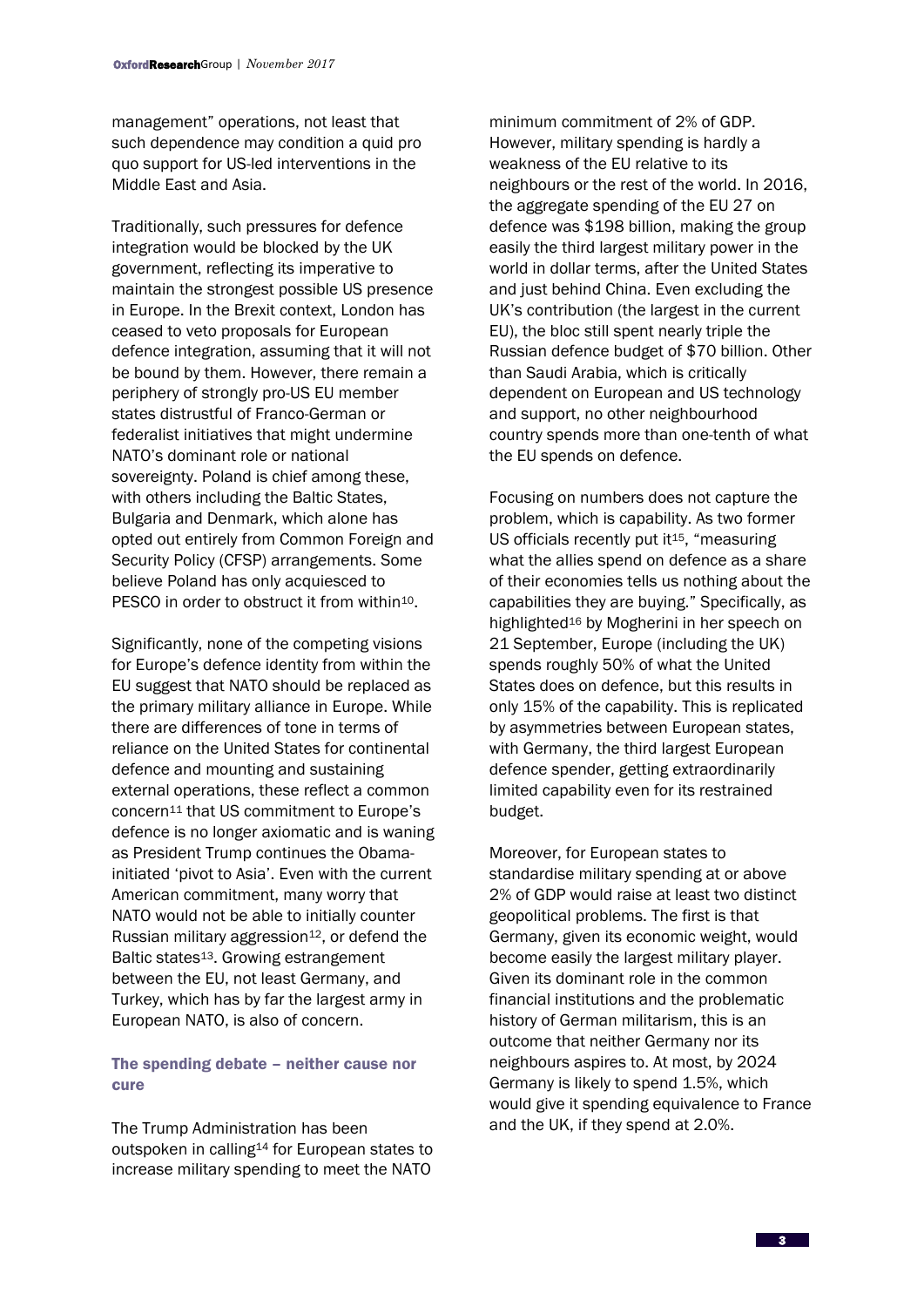The second is that Russia's aggressive posture and military spending under Putin is at least partly driven by feelings of inferiority relative to expanding NATO and EU. Expansion of either's military budget is likely to provoke a militarised response from Moscow. This could be a further growth of Russian armoured formations or perhaps a boost to its non-conventional advantages in cyber/hybrid and nuclear capabilities.

### Fragmented capability

There is thus a need to refocus the debate on the outcome required (enhanced European capability) and away from the output (higher national defence spending). The capability gap generally comprises shortcomings in the deployability and sustainability of European forces: getting them from A to B and then maintaining them on an operational footing. For example, a 2016 RAND<sup>17</sup> study found that it would take nearly a month for the UK, France and Germany to each deploy an armoured brigade to defend the Baltic States from potential Russian aggression. In each case, maintaining such a formation in theatre would cause major strategic strain and rely heavily on US airlift capacity.

A key problem here is duplication. Each country has its own procurement process, training infrastructure, military research and development establishment and command structure. Each country also gears its defence planning to a national strategy. This can lead to medium-sized countries trying to do everything in maintaining "full spectrum" capabilities, while smaller countries are obliged to maintain minimum conventional forces instead of specialising<sup>18</sup> in niche strengths that complement rather than repeatedly duplicate existing capacity maintained by their allies.

One illustration of the problem was highlighted in Junker's 9 June speech<sup>19</sup> to the Defence and Security Conference in Prague. European armed forces employ 178 different weapon systems, compared with

the US' 30. These diverse systems include 17 different types of Main Battle Tank (MBT) compared with the US' single model, and "more helicopter types than there are governments to buy them." Every modern weapons system entails an enormously expensive supporting infrastructure, including training, ammunition, maintenance and spare parts.

### Fragmented production

A major problem is the fragmentation<sup>20</sup> of Europe's military industries. This in turn stems from national concerns over strategic autonomy, maintaining employment in the defence sector and retaining technical expertise. Defence contractors and their unionised workforces are very powerful political lobbies in all of the major EU states and many of the smaller ones, enjoying cosy relations with politicians. While a few of the biggest will see opportunities in unified procurement, most will feel threatened by loss of their monopoly status in local markets. Given the dependence on sales to Middle Eastern autocracies, there will also be concern about tighter arms export regulations should the standards of the strictest states apply to all.

The result has been that 80% of defence procurement and 90% of military R&D<sup>21</sup> costs currently remain uncoordinated at the national level, and significant savings could be made by shifting these competencies to the European level. The European Commission estimates that pooling<sup>22</sup> procurement costs alone could save 30% of annual defence costs. Going further, and rationalising training infrastructures and chains of command, and the establishment of a unified order of battle, in short the creation of an integrated European force, could be a more effective way of increasing European military capabilities without spending more money. Indeed, it could make expenditure *reduction* a reality. The argument is that economies of scale can thereby be realised in Europe's defence establishment, which incremental spending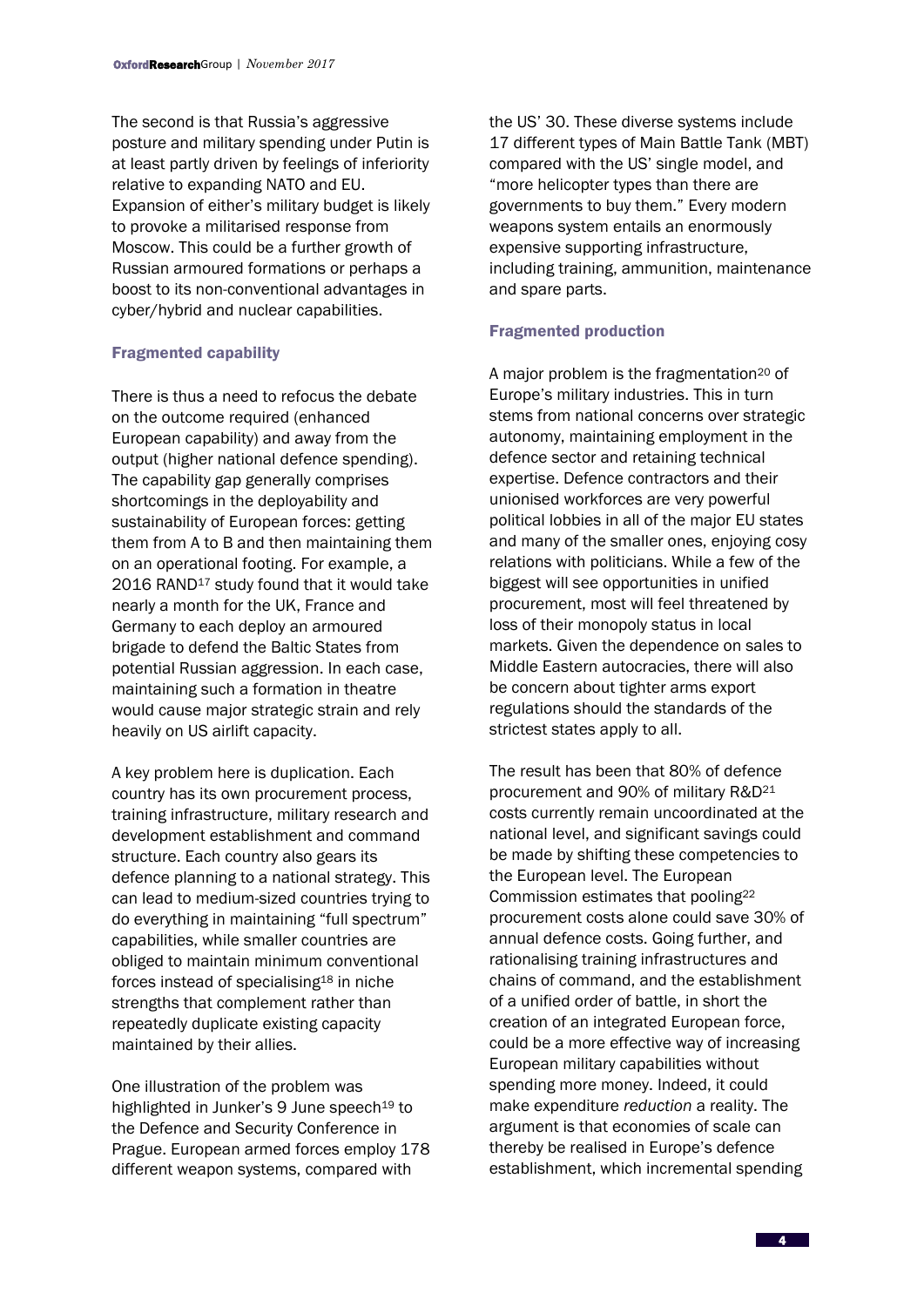increases divided among 27 individual countries would be unlikely to achieve.

The long-term trend is certainly towards consolidation and economies of scale. As technology has advanced, military equipment has become far more expensive. As aerospace expert Norman Augustine<sup>23</sup> famously observed in 1983, based on a linear projection of the exponential growth of unit costs for fighter aircraft, by 2054 the entire US defence budget would be able to purchase a single airframe. Within Europe, only France and Sweden have independently developed a combat aircraft since the 1960s and the United States is the only NATO state even trying to produce a fifthgeneration fighter aircraft.

This said, Europe has a long history of collaboration in producing military equipment, not all of which has come close to achieving the desired results. For example, the Eurofighter (UK, Germany, Italy Spain), NH90 helicopter (France, Germany, Italy, Netherlands) and A400M transport aircraft have all been plagued by problems of delays, cost over-runs and arguments over performance. Answering to multiple clients has tended to leverage the advantage of contractors. It remains to be seen if common EU institutions could really reverse that advantage.

## Problem #1: It cannot be done

The first objection to the concept of a European army is that it is politically unworkable unless there is a supranational European Government with its own defence ministry. Without this, it would be impossible to secure the agreement of all 27 countries on whether to commit such a force, or on the rules of engagement even if they did agree.

Current difficulties are demonstrated<sup>24</sup> by the inactivity of the EU Battlegroups. These are 1,500- to 3,000-strong standing formations, designed to be deployed at ten days' notice for missions lasting up to 120

days. One battlegroup from a roster of 18 is on standby at any one time, based around a single lead country, rotating every six months. Ten years since the concept was supposedly operationalised, they have yet to participate in any operations.

The crisis in Central African Republic (CAR) in late 2013 was the most recent, major missed opportunity for the deployment of a battlegroup. However, the reasons for inaction are instructive of the limitations of recent EU security policy. Two formations on stand by for the periods July–December 2013 and January–June 2014 were led by the UK and Greece respectively. The UK blocked the deployment because it would play badly with Eurosceptics and Greece could not justify the cost to a domestic audience stricken by major cuts to services<sup>25</sup>.

To address such deficiencies, a raft of EU proposals and policies has been initiated since June 2016 with impetus from Mogherini, France and Germany.

The lessons for **EU battlegroups** are clear: to work, they should not involve governments that object to them on a point of principle, and should be wholly funded by the whole EU membership, not by the country in the "hot seat" when a deployment is required. Increasing the number of battlegroups on standby to deploy could help to address these problems. Macron sees the solution in inculcating a more proactive strategic culture among deployment-averse European states as well as developing a common budget to fund them.

There is already some central capacity for supporting EU Battlegroup deployments through the Athena mechanism, but this covers only 10–15% of costs. Reviewing and increasing such central allocations and thus alleviating the country on the spot of expenses incurred "where they fall" has been identified as a priority for the end of 2017. Member states asserted their commitment to bearing the costs of EU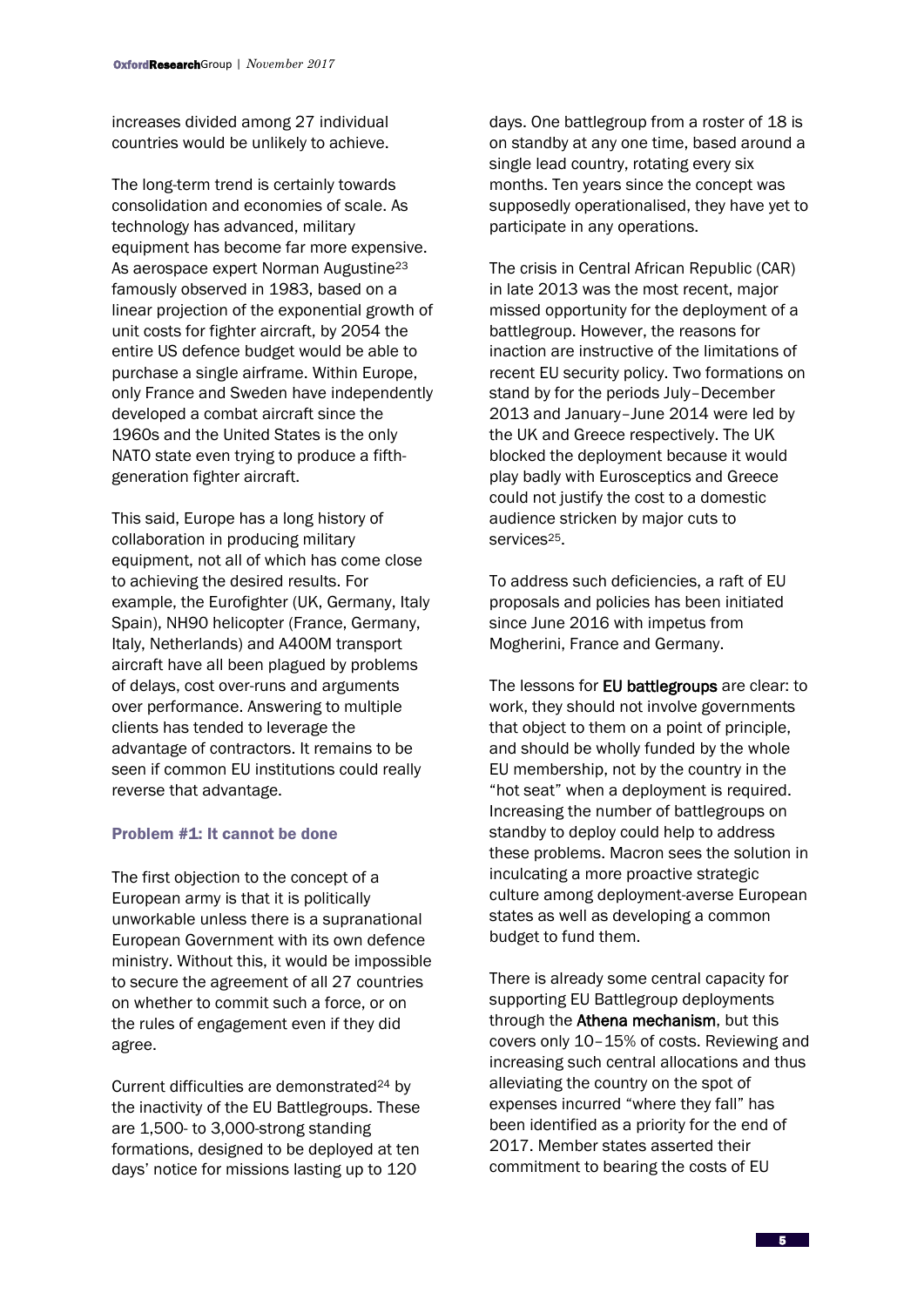Battlegroup deployment jointly at the EU Summit in June 2017, through an expanded Athena mechanism26.

As to ensuring the political willingness of participants, the June Summit also saw the establishment of the Permanent Structured Co-operation (PESCO) mechanism that was then endorsed by 23 member-states in November. As discussed above, this permits the engagement of like-minded member states on deepening defence integration without requiring other member states to follow suit. More importantly, it does not allow non-participants to veto such efforts. Such co-operation does not<sup>27</sup> require the unanimous agreement of the European Council, for example. 23 of 27 enduring EU members signed up to PESCO in November, with Ireland and Portugal likely to join them soon.

The European Defence Fund (EDF), also announced in June28, will have a pooled annual budget of €1.5 billion from 2021 to support coordinated military research, development and procurement. This is effectively a "carrot" designed to attract national defence industries into more regular and systematic cooperation.

The newly established European military Headquarters<sup>29</sup> in Brussels now hosts a Military Planning and Conduct Capability<sup>30</sup> (MPCC) designed to strengthen European crisis response. This is not a rival to the vast NATO command structures already hosted in Belgium, the Netherlands and Italy (both Joint Forces), Germany (Air), Turkey (Land) and the UK (Maritime). MPCC is intended – at least at this stage – only to command and coordinate the EU's overseas security missions.

Work is also underway to establish a European "Co-ordinated Annual Review of Defence<sup>31"</sup> (CARD), on a voluntary basis initially, to "deepen cooperation in defence, including by fostering capability development addressing shortfalls, and

ensure more optimal use, including coherence, of defence spending plans."

None of this is going to engender a united European Army any time soon. While full integration of all 27 militaries might be viewed as a pipe dream, functional EU military integration that begins with six to nine countries, a "coalition of the willing32" in the words of the European Parliament Foreign Affairs Committee Chairman Elmar Brok, is a simpler prospect under PESCO. It is not difficult to imagine the likely contenders for such a grouping: the Treaty of Rome founders (Germany, France, Italy, the Netherlands, Belgium, Luxembourg) plus Spain and potentially the Czech Republic<sup>33</sup> and Romania. In addition to the multinational battlegroups, much practical integration is already conducted between these countries under national and EU aegis:

- Romanian, Czech and Dutch troops are already permanently<sup>34</sup> attached to German formations, including the Romanian 81st Mechanised and the Czech Rapid Deployment Brigades with the German Rapid Response Forces and 10th Armoured Division respectively.
- The Netherlands has integrated two of its three Army combat brigades under German command, while the German Sea Battalion (marines) has been integrated with the Dutch Marine Corps. Both navies share the *Karel Doorman* joint logistic support ship and their armies have jointly developed and procured armoured vehicles.
- The Benelux countries have established a joint air command for Belgium and the Netherlands to share air policing of the three countries. Luxembourg's one aircraft will be part of the Belgian Air Component and it is co-financing tanker aircraft with the Netherlands. Procurement and manpower of the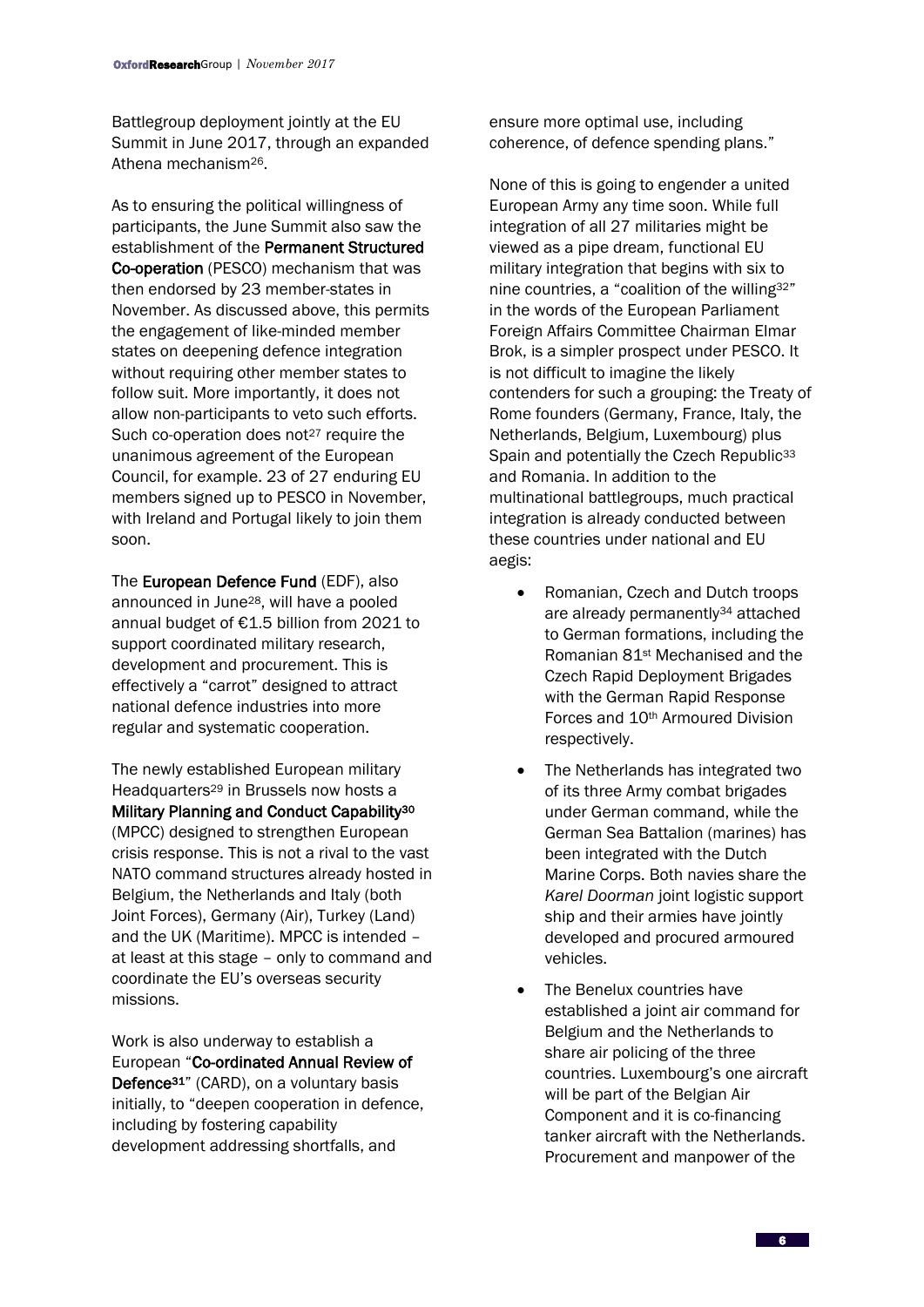three militaries is coordinated according to specialisms.

- France and Germany host units of a joint Franco-German Brigade along their frontier and are setting up joint air force units to fly a common purchase of C-130J transport aircraft.
- The European Air Transport Command (EATC) now has operational control of over 200 transport and aerial refuelling aircraft from the Belgian/Luxembourg, French, German, Italian, Netherlands and Spanish air forces.

There is thus already much work underway between at least nine EU states to integrate military capabilities. While not inevitable35, a combined European force in some form is thus hardly the unrealistic vanity project depicted by its detractors<sup>36</sup>.

# Problem #2: It should not be done

The second argument against establishing an integrated European military force is that the Europeans should not do it. The most common rationale here is that such a development would "duplicate", "challenge" or "disrupt" NATO, a position epitomised by Air Chief Marshal Peach's comments<sup>37</sup>. However, it is rarely made clear exactly how it would have this kind of impact. In crude terms, NATO decision-making occurs at two levels. The first is political. The 29 memberstates decide on the implementation of NATO missions and then whether to allocate troops from their own forces. The second is operational. This includes permanent NATO military posts, including Supreme Allied Commander Europe (SACEUR) who is by convention always a senior American officer, with other posts staffed by different countries on a rotating basis. It also includes command staffing for NATO missions like ISAF/Resolute Support in Afghanistan.

Recalling the membership of a hypothetical European "coalition of the willing", they are all NATO members and would presumably be no less willing to commit forces to defend Europe via EU mechanisms than via NATO mechanisms. There may be the concern that certain countries would independently be more likely to support non-European operations but, as part of a single military structure, would be prevented from doing so by more conservative partner states. This issue should not be exaggerated. European refusal to contribute forces to out of area operations has been historically rare. Apart from withholding NATO mandate and troops contributions to the 2003 Iraq invasion, "Old Europe", in Rumsfeld's phrasing, contributed heavily to the ISAF mission in Afghanistan. France, Germany and Italy account for the fourth, fifth and sixth highest numbers of military fatalities in Afghanistan to date.

European leaders have repeatedly stated their continuing support for NATO. The recent French Strategic Review reiterates<sup>38</sup> France's commitment to the Alliance. EU statements concerning the new military integration mechanisms mentioned previously consistently emphasise the need for co-ordination with NATO. EU and NATO leaders agreed a Joint Declaration<sup>39</sup> on cooperation in July 2016 and this is physically demonstrated, inter alia, by the recent establishment of a joint EU–NATO centre<sup>40</sup> focused on "hybrid" threats in Finland.

If a single European force would not pose additional constraints on NATO's political decision-making, at the operational level it would greatly simplify matters. Having a single force structure across six to nine contributing members with common kit and logistics would remove a significant number of "inter-operability" problems. This is before considering the benefits deriving from the enhanced European capability that such a combined force might provide.

This debate is a proxy for the far larger question of NATO's purpose and strategic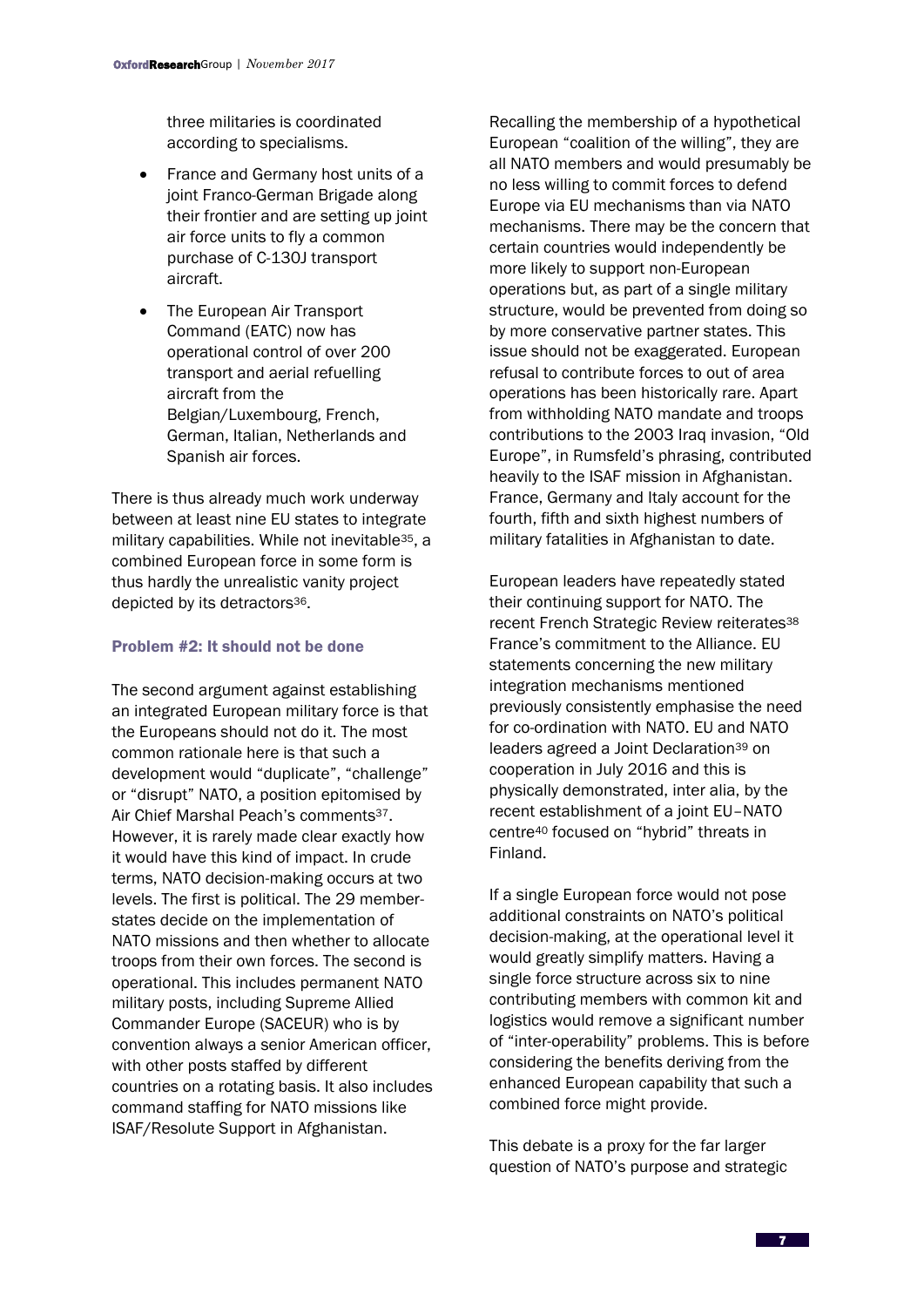priorities. Is it more important to the United States and NATO that European states are able to make minor commitments to out of area missions or for European states to maintain a powerful and proportionate conventional deterrent to Russia in Europe without relying on a standing US military presence? That the US government has generally been circumspect in its articulated views on European military integration is telling.

As *Table 1* demonstrates, a more or less integrated military force solely based on the Treaty of Rome Six would have a budget nearly twice that of Russia, and also represent a core around which other participating national EU battlegroups could coalesce. Such an arrangement would represent a significant increase in European capability, reducing its reliance on American assets, strengthening the conventional deterrent against Russia and permitting a draw-down of forces from the US European Command.

*Table 1: National Defence Expenditures in 2016 in constant (2015) USD (billions)* 

| Country                         | <b>Military expenditure</b> |
|---------------------------------|-----------------------------|
| <b>United States</b>            | 596                         |
| <b>EU 27</b>                    | 198                         |
| EU 9 "Coalition of the Willing" | 155                         |
| EU "Inner Six"                  | 138                         |
| Russia                          | 70                          |
| UK                              | 54                          |

Source: Stockholm International Peace Research Institute<sup>41</sup>

This would also enable the Europeans to do even more of the tasks the United States would prefer not to be involved in, including peacekeeping, monitoring and capacity building missions42. The EU already maintains 16 military and civilian<sup>43</sup> missions around the world addressing these tasks. In short, military integration could simultaneously further European, NATO and US strategic goals. In the words of German Defence Minister Ursula von der Leyen, "It is a question of self-reliance, which does not distance ourselves from the Americans, but makes us a more relevant partner.44"

# Reconciling French, German, Italian and British visions

For all Macron's talk of a common strategic culture, it is pretty clear that the EU member states, including the core six, are kilometres apart in both their threat perceptions and their propensity to use or threaten to use military force – what Britain and France like to call "ambition". Does this mean that the Commission and member states are working towards quite different, even irreconcilable, objectives when they talk about defence integration or a Defence Union?

There are certainly fundamental differences between Berlin and Paris over what they would want a European military to do. Germany emphasises collective continental defence on the eastern frontier, incorporating troops from other states into the Bundeswehr to enhance the credibility of its own dilapidated capabilities to deter Russian aggression. France emphasises the need for a European "intervention force", probably with burden-sharing in West and Central Africa in mind. Italy and Spain worry little about Russia and much about North Africa.

These different visions are not mutually exclusive and, in the event, might even be settled at the formation level, with units selectively tasked to different roles and theatres. A comparison to current British strategic thinking as represented in the Joint Force 2025 and Army 2020 Refine concepts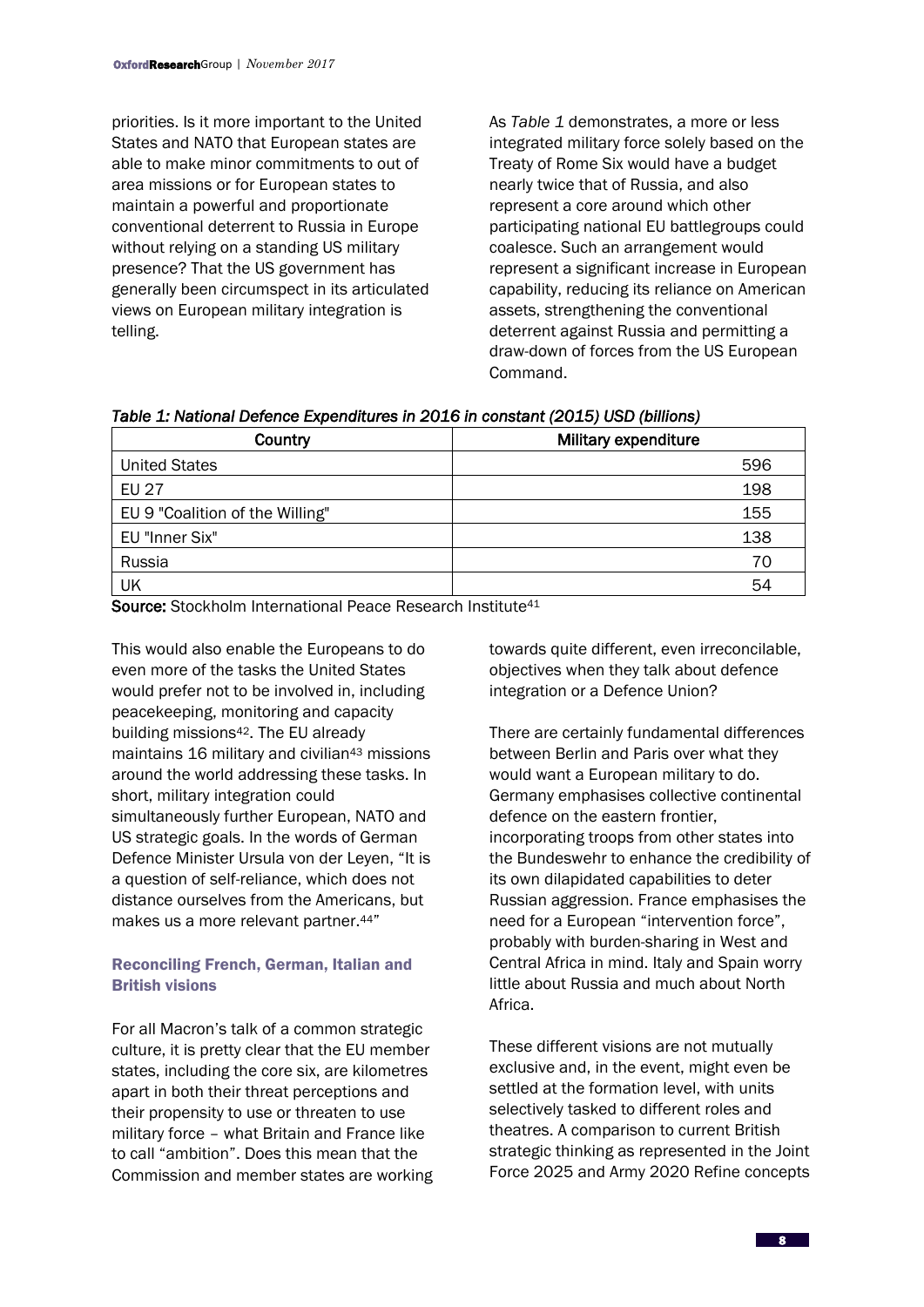is useful in unpicking how the different articulations might fit strategically into a coherent structure that combines rapid response, responsive and adaptive formations.

- Macron's emphasis on developing the culture and resources for expeditionary operations, presumably outside Europe, echoes the British emphasis on very high readiness formations like the Air Assault Brigade and Royal Marines.
- The German emphasis on developing deployable and sustainable heavy armoured and mechanised infantry, presumably for deterrence of Russia or collective defence of northeast Europe, echoes the British emphasis on "responsive" war-fighting forces at high readiness.
- The Italian emphasis on developing capability for stabilisation and peacekeeping missions to some extent parallels the new British interest in deployable, regionally focused "specialised infantry" battalions with niche capabilities within an "adaptive" force.
- It appears that the bulk of European militaries, especially land forces, are still intended to remain essentially unintegrated and within national formations, at least in peace time. This parallels the non-deployable light infantry component of the British Army "adaptive" force, which constitutes the low readiness half of the army prioritised for national territorial defence.

With the exception of France, no future EU member state currently or foreseeably has the resources or desire to cover all of these bases alone, but many aspire to contribute to more than national territorial defence. The Netherlands, for example, may choose to integrate its airborne special forces with

France for rapid response operations while integrating its mechanised forces with Germany for continental defence. Similar opt-ins may well be available to the UK, even from outside the EU. Macedonia, Norway, Serbia, Switzerland, Turkey and Ukraine already opt in to EU Battlegroups and/or the European Defence Agency.

## Implications for UK defence policy

Whatever the economic risks, the British decision to leave the EU has a silver lining for that majority of core European states that wishes to include defence and security within the "ever closer Union". UK opposition to defence integration has long stymied exactly the kind of initiatives that are currently beginning to make some headway under PESCO. With the EU and NATO endorsing EU military integration, the United States at worst acquiescent, and even Poland endorsing PESCO, is the UK alone in perceiving negative outcomes?

In the short term, a great deal depends on the manner of the UK's exit from the EU and the nature of the relationship afterwards. There are already questions<sup>45</sup> about the feasibility of the UK-led EU battlegroup slated to be put on readiness for deployment from July 2019, only weeks after the expiration of the Article 50 negotiation period. On the other hand, Michael Fallon's testimony<sup>46</sup> to the Defence Select Committee on 25 October emphasised an apparent determination to safeguard UK access to joint European funding made available through the EDF to British firms, as well as to strengthen bilateral defence relationships with France, Germany and Poland.

The French Strategic Review has similarly emphasised<sup>47</sup> the importance of the UK relationship in defence matters "despite the Brexit." However, in the event of an acrimonious split, Franco-British cooperation on a Combined Joint Expeditionary Force<sup>48</sup> may stall, perhaps indefinitely. Such fears may be one driver of Macron's push to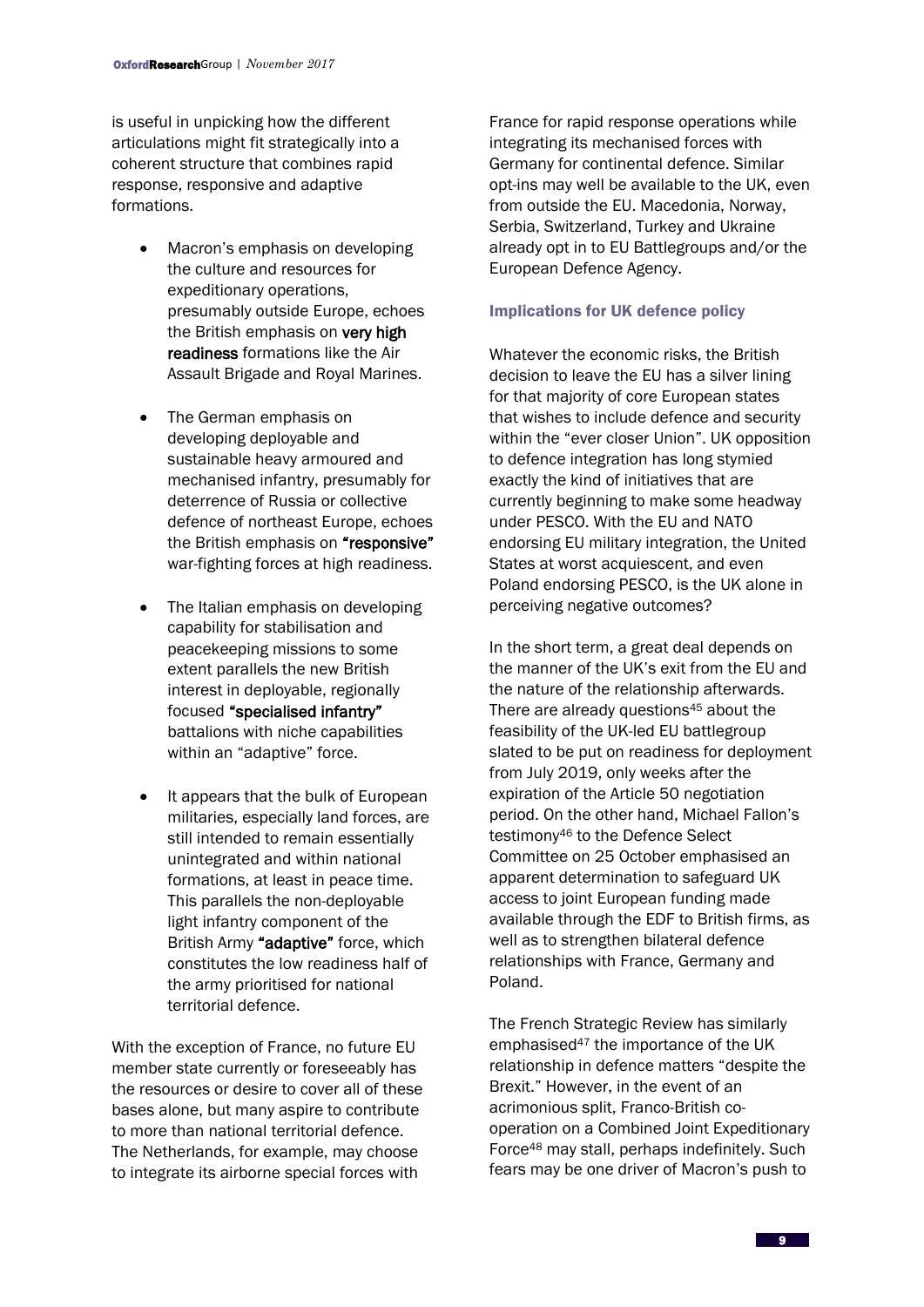develop the rapid reaction capabilities of other member states. Currently, the UK continues to provide strategic transport and intelligence support to French forces in the Sahel and, goodwill permitting, existing bilateral agreements would probably cover this in the longer term irrespective of French efforts to get an EU input to its counterinsurgency operations there. The key regional partnership is France-USA-UK, with the UK very much the junior partner, except in Nigeria.

The entirely separate UK-led Joint Expeditionary Force<sup>49</sup> (JEF) may fare slightly better, including as it does countries like Finland, Sweden and Denmark which are likely to remain on the periphery of EU military integration for the foreseeable future. The thrust of the UK's medium-term engagement with European security seems to be very much in this north-eastern direction, playing anchor to the smaller Nordic and Baltic states on Russia's frontier. The Northern Group concept<sup>50</sup>, which seems to have regained favour under Theresa May, links the UK and JEF partners to Poland and Germany at the core of European landward defence.

There is much to navigate in terms of UK-German-Dutch cooperation, not least in the shifting sands of amphibious warfare capabilities and ambitions, but this can all be done within NATO, just as Danish and Polish forces currently integrate with the Bundeswehr in the Multinational Corps Northeast. Indeed, the key northern relationships for the UK will continue to be with NATO allies the US, Norway, Denmark, Canada and Iceland, none of which is directly involved in EU defence integration. Moreover, the key domain for British military activity in northern Europe will be maritime, especially anti-submarine operations, a USdependent sphere in which the EU is unlikely to tread on NATO's toes.

What is most striking about HMG's 22-page "Future Partnership Paper" on Foreign policy, defence and development51, issued

in September, is how little it says about what Britain might want from future security relations with the EU. It makes a strong case for the UK's commitment to European security but suggests little that stands to be lost and little beyond civilian intelligencesharing that needs to be renegotiated. There is a willingness to be part of joint CSDP (peace support) missions, which has been welcomed by the EU, despite the UK having been a minor contributor to most of the many such missions that have been organised in the past 15 years.

The main exception so far has been naval: migration-control operations between Libya and Italy, and anti-piracy operations off Somalia, where Operation Atalanta has operated alongside missions from NATO (Operation Ocean Shield, until 2016) and another US-led multinational coalition (CTF-151). The Royal Navy has contributed to, and at times led, all three, with the Royal Navy's NATO Maritime Command HQ at Northwood playing a key role. While France and the EU covet and plan their own operational command facilities, involvement in operations to deter illegal migration into Europe and to secure maritime trade routes, are very likely to remain high priorities for UK governments beyond Brexit.

The EU, then, has tended to gain little from UK input into EU-flagged operations, at least onshore. Britain does not seem sure of what it would want from a future defence relationship with the EU. Both are keen to reassure the other that their commitment to NATO is unwavering. Other than ships and command infrastructure, the UK's main offering seems to be its military research and development budget, with a potential risk to each side should British firms be locked out of collaborative R&D grants. Yet this may also be seen as an opportunity for BAE Systems' continental rivals, who's government allies will have the upper hand in negotiations on access to the European Defence Agency's funding mechanisms.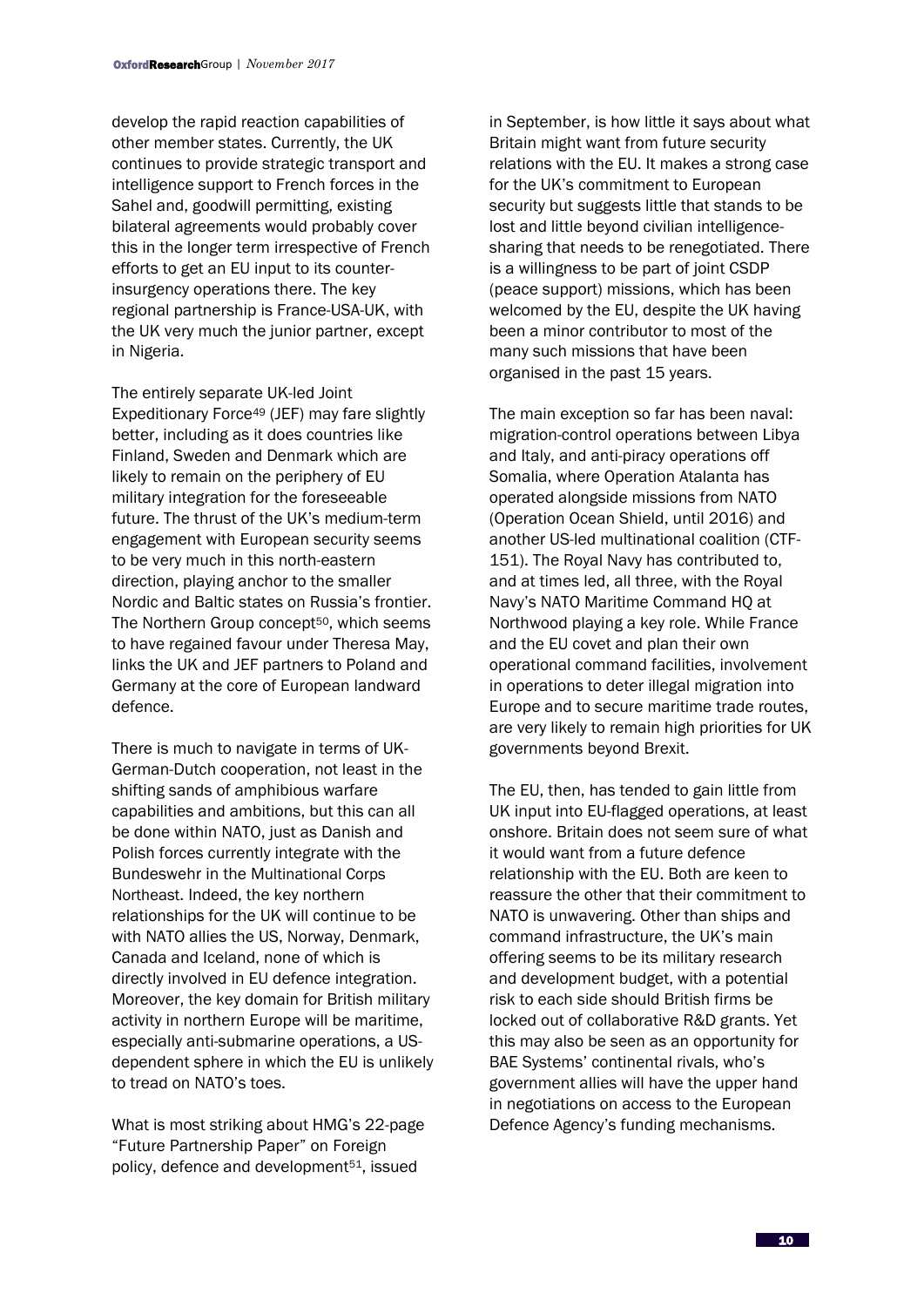## Conclusion: Just enough Fog in Channel

Over the longer term European military integration will provoke larger questions about UK defence policy and the UK's identity as an international actor. A combined European force will reduce the UK's relative importance as a defence partner in the North Atlantic. This will be perceived axiomatically as a threat to UK interests, which is probably why British senior officers are far more outspoken in their criticism of the project than their American counterparts.

Perhaps they need not worry, given the desire of key European actors to maintain an un-British critical distance from US global policy. Much has been made of the EU Global Strategy's apparent bid for "strategic autonomy", presumably from the US. This needs to be seen in the context of the Strategy's caveated phrasing of "an appropriate level of…", not in absolute terms. The French Strategic Review, which deploys the phrase 26 times, helps to clarify what autonomy Paris desires. As much as operational support, it seeks to maintain the intelligence and analysis capacity to know when it should, and should not, deploy military force. An implicit critique in Macron's rhetoric of the Anglo-American intelligence relationship was recently made explicit<sup>52</sup> by the Strategic Review's lead author, Arnaud Danjean; France needs to know when to say no to the United States.

Thinking beyond the shackles of the UK's assumed role as the crucial strategic link between Europe and North America, a successful European Defence Union would offer up opportunities to UK defence planners of both hawkish and pacific persuasions. A newly "Global" Britain, if it felt able to leave the defence of Central Europe to the EU, would be freed of a major operational demand, allowing it to fully specialise in global aerial and maritime operations and perhaps follow the Americans further to the East to bolster

efforts to confront Iran and contain<sup>53</sup> a rising China.

An alternative – and historically far less likely – political temptation might be for the UK to become the ultimate defence "free rider", slashing defence expenditures behind an EU shield and adopting an Irish or Austrian approach of shielded neutrality. For many in the peace movement, this is the kind of pacific role that the EU ought to play and which recent militarising initiatives have betrayed.<sup>54</sup>

Clearly, either of these two outcomes would be of more than passing interest to the United States, as well as the EU. Given the UK's military heft within NATO, neither would currently welcome the latter option. Washington would seem to have a strong, though largely silent, interest in the UK contributing to its own focus on the rebranded "Indo-Pacific" sphere.<sup>55</sup> Focusing on the Russian border, the Mediterranean and Africa, the EU would almost certainly be relieved if a bit more fog in the Channel cut it off from such global military entanglements. Increasingly bypassed as the crucial bridge across the Atlantic, it is still an open question as to whether the Brexiting government's new focus on engagement with Asia is driven by the need to increase its strategic relevance to the United States in the latter's preferred theatre.

An alternative path for the UK might be to pursue a strategy based on a new vision of its place in the world, playing to niche strengths like diplomacy, international development, cyber-defence and intelligence gathering and aiming to complement an emergent collective defence-oriented EU military capability, not least in the maritime domain. Eschewing the expeditionary warfare route, the UK might opt to contribute more effectively to peacekeeping and capacity-building operations in Europe's near abroad, taking advantage of a partnership with Italy, France and Spain to compensate for increasing capability gaps in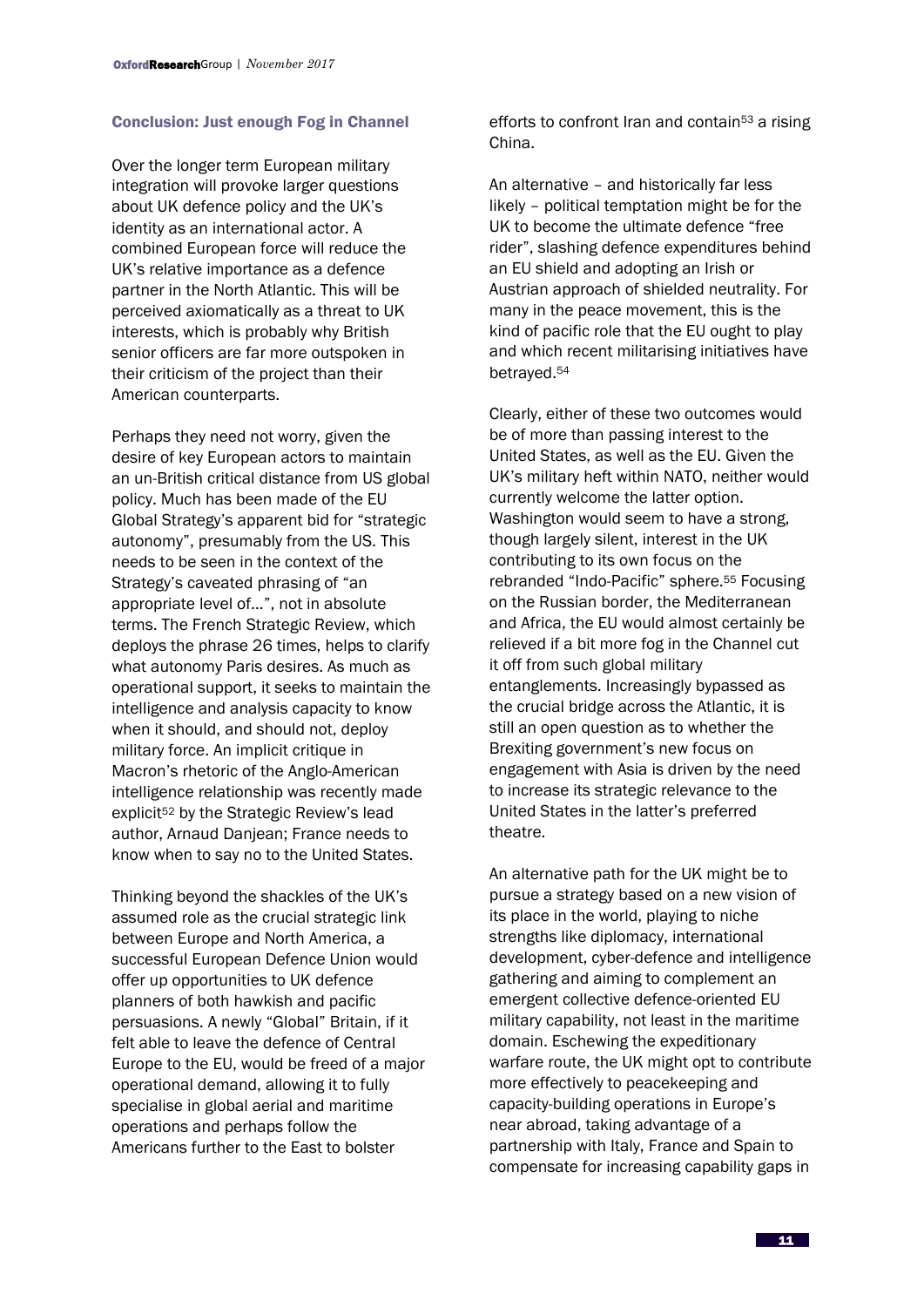its own wide-spectrum approach. Incentives to bridge such gaps are only likely to grow if the outcome of the now delayed National Security Capability Review<sup>56</sup> is, as widely expected, a reduction in some of the UK's conventional capabilities.

Fundamentally, a single European military is not on the horizon for the foreseeable future. Existing measures to strengthen EU military integration are unlikely to run against the interests of either the UK or the United States. If implemented sensibly, these measures have the potential to

strengthen European collective defence, possibly while also permitting an absolute reduction in military spending across the continent, deterring Russia without aggravating it. They also pose a number of important choices for the UK, both in terms of how to adapt concretely to this increasing integration, including its relationships with mechanisms like CARD and the EDF, and far broader questions concerning the UK's global role. These choices cannot be wished away, regardless of how much segments of the British media and military establishment might wish to do so.

#### *About the Authors*

*Oliver Scanlan is the Senior Programme Officer on the Sustainable Security programme at Oxford Research Group (ORG). He has worked in research and advocacy roles in the international development sector for the last ten years, with a South Asia focus. He has studied Asian politics and history at the Universities of Durham, Amsterdam and Renmin University, Beijing.*

*Richard Reeve is the Director of the Sustainable Security Programme at ORG. He was formerly Head of Research at International Alert and worked as a Research Fellow with King's College London, Chatham House and, as a Country Risk Editor, at Jane's Information Group.*

#### References

**.** 

<sup>1</sup> 'Defence cooperation: 23 member states sign joint notification on the Permanent Structured Cooperation (PESCO)', *European Council* (13th November 2017) [http://www.consilium.europa.eu/en/press/press](http://www.consilium.europa.eu/en/press/press-releases/2017/11/13/defence-cooperation-23-member-states-sign-joint-notification-on-pesco/)[releases/2017/11/13/defence-cooperation-23-member-states-sign-joint-notification-on-pesco/.](http://www.consilium.europa.eu/en/press/press-releases/2017/11/13/defence-cooperation-23-member-states-sign-joint-notification-on-pesco/) <sup>2</sup> Pauline Bock, 'In Emmanuel Macron's speech, Brexit was the past and Europe the future', *The New Statesman* (27th September, 2017[\) https://www.newstatesman.com/world/europe/2017/09/emmanuel](https://www.newstatesman.com/world/europe/2017/09/emmanuel-macrons-speech-brexit-was-past-and-europe-future)[macrons-speech-brexit-was-past-and-europe-future.](https://www.newstatesman.com/world/europe/2017/09/emmanuel-macrons-speech-brexit-was-past-and-europe-future) <sup>3</sup> 'State of the Union Address 2017', *European Commission* (13th September, 2017)

http://europa.eu/rapid/press-release\_SPEECH-17-3165\_en.htm.

<sup>4</sup> 'Mogherini on the Future of the EU', *Bloomberg* (20<sup>th</sup> September, 2017)

[https://www.bloomberg.com/news/videos/2017-09-20/mogherini-on-the-future-of-the-eu-video.](https://www.bloomberg.com/news/videos/2017-09-20/mogherini-on-the-future-of-the-eu-video)

<sup>5</sup> Caroline Davies, 'UK military must adapt to "darkening" landscape, says armed forces chief', *The Guardian* (26th September, 2017) [https://www.theguardian.com/uk-news/2017/sep/26/uk-military-must](https://www.theguardian.com/uk-news/2017/sep/26/uk-military-must-adapt-to-darkening-landscape-says-outgoing-army-chief)[adapt-to-darkening-landscape-says-outgoing-army-chief.](https://www.theguardian.com/uk-news/2017/sep/26/uk-military-must-adapt-to-darkening-landscape-says-outgoing-army-chief)

<sup>6</sup> Joey Millar, 'Final Brussels punishment: Veterans furious UK could join EU Army AFTER Brexit', *Express*  (11<sup>th</sup> November 2017[\) https://www.express.co.uk/news/world/878185/EU-army-european-defence](https://www.express.co.uk/news/world/878185/EU-army-european-defence-union-pesco)[union-pesco](https://www.express.co.uk/news/world/878185/EU-army-european-defence-union-pesco); Con Coughlin, 'An EU army is not just a stupid idea - it's a grave threat to our own security', *The Telegraph* (14th June 2016[\) http://www.telegraph.co.uk/news/2016/06/14/an-eu-army-is-not-just-a](http://www.telegraph.co.uk/news/2016/06/14/an-eu-army-is-not-just-a-stupid-idea--its-a-grave-threat-to-our/)[stupid-idea--its-a-grave-threat-to-our/.](http://www.telegraph.co.uk/news/2016/06/14/an-eu-army-is-not-just-a-stupid-idea--its-a-grave-threat-to-our/)

<sup>7</sup> 'State of the Union Address 2017', op cit.; Andrew Sparrow, 'Jean-Claude Juncker calls for EU army', *The Guardian* (8th March 2015[\) https://www.theguardian.com/world/2015/mar/08/jean-claude-juncker-calls](https://www.theguardian.com/world/2015/mar/08/jean-claude-juncker-calls-for-eu-army-european-commission-miltary)[for-eu-army-european-commission-miltary.](https://www.theguardian.com/world/2015/mar/08/jean-claude-juncker-calls-for-eu-army-european-commission-miltary)

<sup>8</sup> 'The EU Global Strategy – Year 1', *Europa* (23rd November 2011) http://europa.eu/globalstrategy/en/vision-action.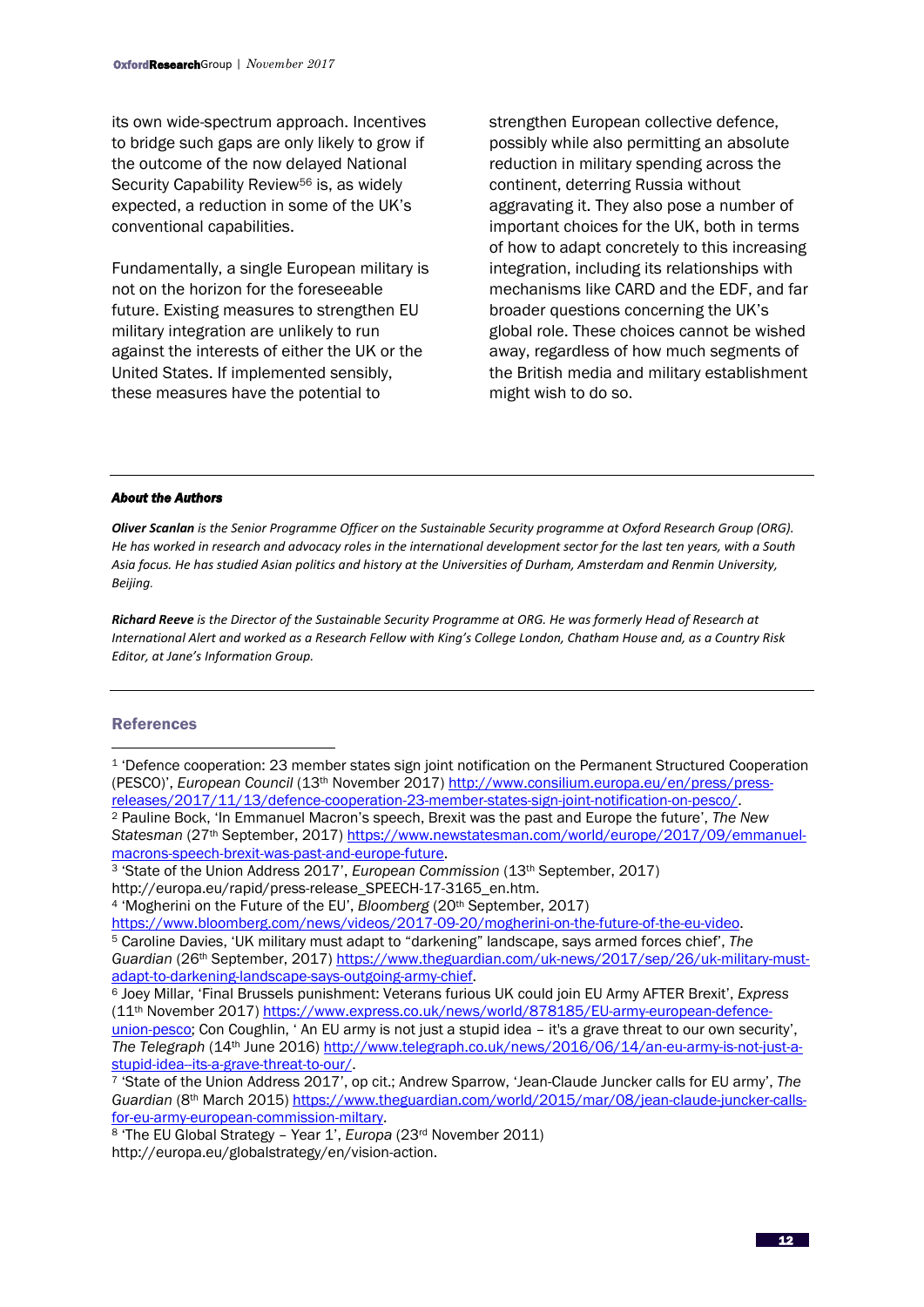**.** <sup>9</sup> 'Implementation Plan on Security and Defence', *European External Action Service* (14th November 2016) [https://eeas.europa.eu/sites/eeas/files/eugs\\_implementation\\_plan\\_st14392.en16\\_0.pdf.](https://eeas.europa.eu/sites/eeas/files/eugs_implementation_plan_st14392.en16_0.pdf)

<sup>10</sup> Ulrike Esther Franke, 'PESCO, the impotent gorilla', *European Council on Foreign Relations* (17th November 2017) [http://www.ecfr.eu/article/commentary\\_pesco\\_the\\_impotent\\_gorilla.](http://www.ecfr.eu/article/commentary_pesco_the_impotent_gorilla) <sup>11</sup> Leonid Bershidsky, 'The EU isn't raising an army - yet', *Bloomberg* (7<sup>th</sup> June, 2017)

[https://www.bloomberg.com/view/articles/2017-06-07/the-eu-isn-t-raising-an-army-yet.](https://www.bloomberg.com/view/articles/2017-06-07/the-eu-isn-t-raising-an-army-yet)

<sup>12</sup> Wesley Morgan, 'U.S. Army unprepared to deal with Russia in Europe', *Politico* (9th February, 2017)

[https://www.politico.com/story/2017/09/02/army-study-173rd-airborne-brigade-europe-russia-242273.](https://www.politico.com/story/2017/09/02/army-study-173rd-airborne-brigade-europe-russia-242273) <sup>13</sup> Alex Hollings, 'Commander of U.S. Army Europe believes NATO may not be able to counter Russian advance', *Sofrep News* (13th October 2017) [https://sofrep.com/91651/commander-of-u-s-army-europe](https://sofrep.com/91651/commander-of-u-s-army-europe-believes-nato-may-not-currently-be-able-to-counter-a-russian-advance/)[believes-nato-may-not-currently-be-able-to-counter-a-russian-advance/.](https://sofrep.com/91651/commander-of-u-s-army-europe-believes-nato-may-not-currently-be-able-to-counter-a-russian-advance/)

<sup>14</sup> 'Donald Trump tells NATO allies to pay up at Brussels talks', *BBC News* (25th May 2017) [http://www.bbc.co.uk/news/world-europe-40037776.](http://www.bbc.co.uk/news/world-europe-40037776)

<sup>15</sup> Richard Sokolsky and Gordon Adams, 'Penny wise, Pound foolish: Trump's misguided views of European Defence Spending', *War on the Rocks* (7th March, 2017) [https://warontherocks.com/2017/03/penny](https://warontherocks.com/2017/03/penny-wise-pound-foolish-trumps-misguided-views-of-european-defense-spending/)[wise-pound-foolish-trumps-misguided-views-of-european-defense-spending/.](https://warontherocks.com/2017/03/penny-wise-pound-foolish-trumps-misguided-views-of-european-defense-spending/)

<sup>16</sup> 'Mogherini on the Future of the EU', op. cit..

<sup>17</sup> Michael Shurkin. 'The Abilities of the British, French and German Armies to Generate and Sustain Armoured Brigades in the Baltics', *RAND Corporation* (2017)

[https://www.rand.org/pubs/research\\_reports/RR1629.html.](https://www.rand.org/pubs/research_reports/RR1629.html) 

<sup>18</sup> 'Defence Spending in a Time of Austerity', *The Economist* (26th August, 2010) [http://www.economist.com/node/16886851.](http://www.economist.com/node/16886851)

<sup>19</sup> 'Speech by President Jean-Claude Juncker at the Defence and Security Conference Prague: In defence of Europe', *European Commission* (9th June 2017) [http://europa.eu/rapid/press-release\\_SPEECH-17-](http://europa.eu/rapid/press-release_SPEECH-17-1581_en.htm) [1581\\_en.htm.](http://europa.eu/rapid/press-release_SPEECH-17-1581_en.htm)

<sup>20</sup> Ana Gomes, Reinhard Bütikofer and Ildikó Gáll-Pelcz, 'European security put at risk by fragmented defence market', *The Parliament Magazine* (27th May 2015)

[https://www.theparliamentmagazine.eu/articles/opinion/european-security-put-risk-fragmented-defence](https://www.theparliamentmagazine.eu/articles/opinion/european-security-put-risk-fragmented-defence-market)[market.](https://www.theparliamentmagazine.eu/articles/opinion/european-security-put-risk-fragmented-defence-market)

<sup>21</sup> 'Speech by President Jean-Claude Juncker at the Defence and Security Conference Prague: In defence of Europe', op. cit..

<sup>22</sup> 'The European Defence Fund: Questions and Answers', *European Commission* (7th June, 2017) [http://europa.eu/rapid/press-release\\_MEMO-17-1476\\_en.htm.](http://europa.eu/rapid/press-release_MEMO-17-1476_en.htm)

<sup>23</sup> 'Defence Spending in a time of Austerity', op. cit..

<sup>24</sup> Nicholas Vinocur, 'How Macron's EU Vision stacks up to reality', *Politico* (27th September 2017) [https://www.politico.eu/article/how-emmanuel-macron-france-eu-vision-speech-stacks-up-to-reality/.](https://www.politico.eu/article/how-emmanuel-macron-france-eu-vision-speech-stacks-up-to-reality/) 

<sup>25</sup> 'The EU's Central African Republic Mission', *Strategic Comments* 20: 3 (2014). <sup>26</sup> Joseph Bebel, 'Providing for the common defence of the EU', *The European Institute* (July 2017) [https://www.europeaninstitute.org/index.php/304-european-affairs/ea-july-2017/2231-providing-for-the-](https://www.europeaninstitute.org/index.php/304-european-affairs/ea-july-2017/2231-providing-for-the-common-defense-of-the-eu)

[common-defense-of-the-eu.](https://www.europeaninstitute.org/index.php/304-european-affairs/ea-july-2017/2231-providing-for-the-common-defense-of-the-eu)  <sup>27</sup> Daniel Mutzel, 'European Defence Union: the return of "hard power"', *Euractiv* (30th November 2016) [https://www.euractiv.com/section/security/news/european-defence-union-the-return-of-hard-power/.](https://www.euractiv.com/section/security/news/european-defence-union-the-return-of-hard-power/)

<sup>28</sup> Eanna Kelly, 'Defence R&D does not belong in Framework Programme 9 says EU industry chief', *Science Business* (5th October 2017) [https://sciencebusiness.net/news/defence-rd-does-not-belong-framework](https://sciencebusiness.net/news/defence-rd-does-not-belong-framework-programme-9-says-eu-industry-chief)[programme-9-says-eu-industry-chief.](https://sciencebusiness.net/news/defence-rd-does-not-belong-framework-programme-9-says-eu-industry-chief)

<sup>29</sup> 'EU military headquarters is first step in defense plan', *Deutsche Welle* (7<sup>th</sup> March 2017) [http://www.dw.com/en/eu-military-headquarters-is-first-step-in-defense-plan/a-37844411.](http://www.dw.com/en/eu-military-headquarters-is-first-step-in-defense-plan/a-37844411) 

<sup>30</sup> 'Council conclusions on progress in implementing the EU Global Strategy in the area of Security and Defence', *European Council* (6th March 2017) [http://www.consilium.europa.eu/en/press/press](http://www.consilium.europa.eu/en/press/press-releases/2017/03/06/conclusions-security-defence/)[releases/2017/03/06/conclusions-security-defence/#.](http://www.consilium.europa.eu/en/press/press-releases/2017/03/06/conclusions-security-defence/)

<sup>31</sup> Ibid..

<sup>32</sup> Daniel Mutzel, op. cit..

<sup>33</sup> Adela Denkova, 'Trans-Europe Express: At least EU defence matters in the Czech Republic', *Euractiv* (9th June 2017) [https://www.euractiv.com/section/politics/news/trans-europe-expressat-least-eu-defence](https://www.euractiv.com/section/politics/news/trans-europe-expressat-least-eu-defence-matters-in-the-czech-republic/)[matters-in-the-czech-republic/.](https://www.euractiv.com/section/politics/news/trans-europe-expressat-least-eu-defence-matters-in-the-czech-republic/)

<sup>34</sup> Elisabeth Braw, 'Germany Is Quietly Building a European Army Under Its Command', *Foreign Policy* (22nd May, 2017) [http://foreignpolicy.com/2017/05/22/germany-is-quietly-building-a-european-army-under-its](http://foreignpolicy.com/2017/05/22/germany-is-quietly-building-a-european-army-under-its-command/)[command/.](http://foreignpolicy.com/2017/05/22/germany-is-quietly-building-a-european-army-under-its-command/)

<sup>35</sup> Justin Huggler, 'EU army inevitable, says senior German official', *The Daily Telegraph* (19th June 2017) [http://www.telegraph.co.uk/news/2017/06/19/eu-army-inevitable-says-senior-german-official/.](http://www.telegraph.co.uk/news/2017/06/19/eu-army-inevitable-says-senior-german-official/)